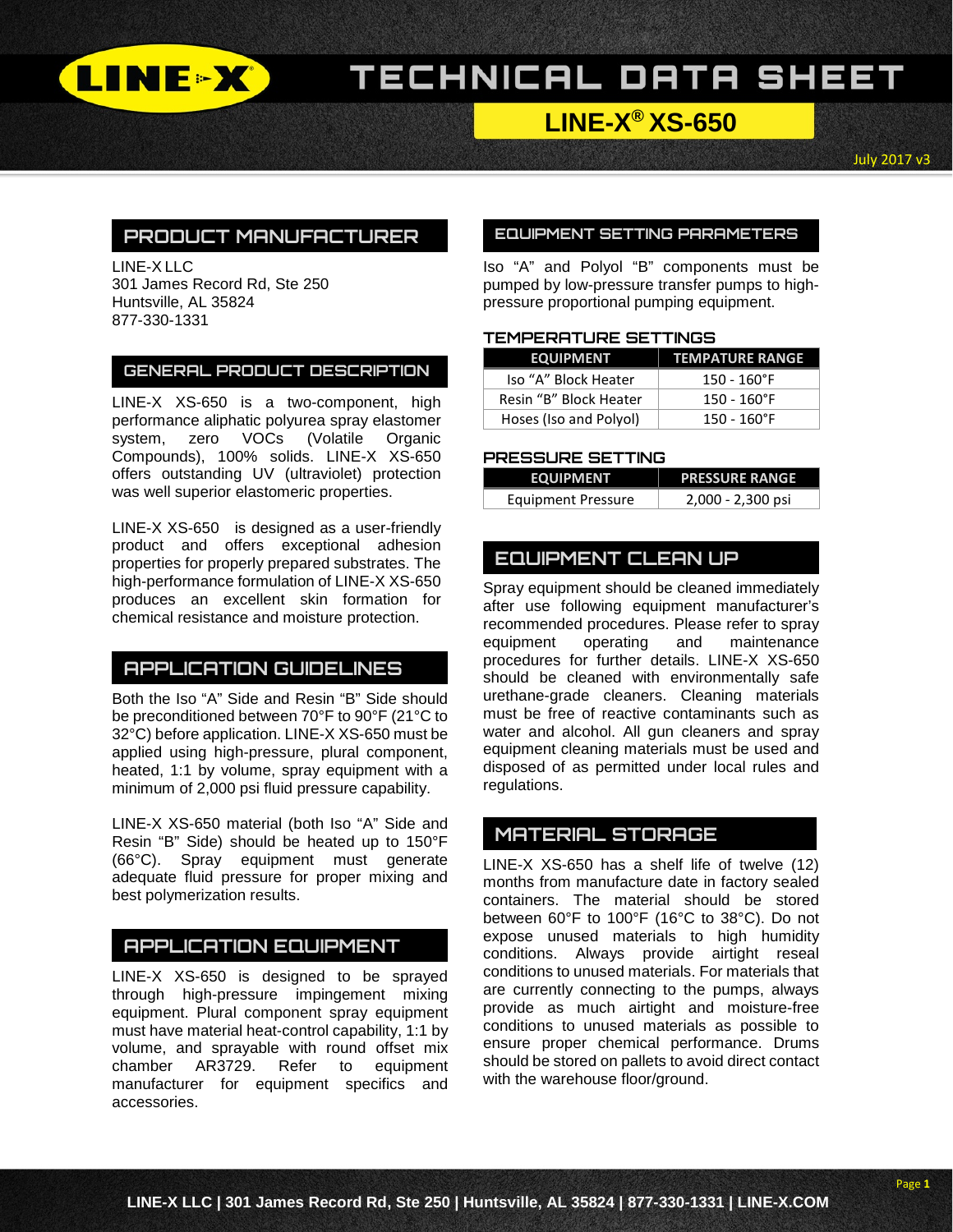

# TECHNICAL DATA SHEET

# **LINE-X® XS-650**

July 2017 v3

### **SAFETY AND HANDLING**

Please refer to Safety Data Sheets (SDS) for safety and handling of this material. All personnel working with this material are expected to read and understand all safety recommendations per SDS. All Personal Protection Equipment must be properly worn to comply with worker health and safety requirements.

### **CHEMICAL TECHNICAL DATA**

| Conditions: 77°F and 50% Rel. Humidity |                  |  |  |  |
|----------------------------------------|------------------|--|--|--|
| Mix Ratio by Volume                    | 1A:1B            |  |  |  |
| <b>Gel Time</b>                        | 12 to 14 seconds |  |  |  |
| <b>Tack Free Time</b>                  | 30 to 45 seconds |  |  |  |
| Density "A" Side (lbs/gal)             | 9.26             |  |  |  |
| Density "B" Side (lbs/gal)             | 7.59             |  |  |  |
| Viscosity "A" Side (cP)                | 350              |  |  |  |
| Viscosity "B" Side (cP)                | 85               |  |  |  |

### **BASIC PHYSICAL PROPERTIES**

| <b>TEST NAME</b>                               | <b>TEST METHOD</b> | <b>VALUE</b> |
|------------------------------------------------|--------------------|--------------|
| Elongation (%)                                 | ASTM D412          | 115          |
| Hardness Shore D                               | ASTM D2240         | $60 \pm 2$   |
| <b>Taber Abrasion</b><br>(mg loss/1000 cycles) | ASTM D4060         | 29           |
| Tear Strength (pli)                            | ASTM D624          | 745          |
| Tensile Strength (psi)                         | ASTM D412          | 2517         |
| <b>QUV Exposure</b>                            | ASTM G154          | Delta E      |
| (@ 14,000 hours)                               |                    | 0.5          |

### **APPROVALS AND CERTIFICATES**

Complies with FDA and USDA Coating Regulations for Incidental Food Contact Applications (Keller and Heckman LLP Letter of Opinion)

LINE-X XS-650 is recognized under the Component Recognition Program of Underwriters Laboratories (UL) for the UL 1332 Standard for Organic Coatings for Steel Enclosures for Outdoor Use Electrical Equipment (DTOV2). Representative samples of this component have been evaluated by UL and meet applicable UL requirements.

#### **CHEMICAL RESISTANCE PROPERTIES**

XS-650 materials were immersed in the chemicals listed and tested for chemical resistance per ASTM D543 for immersion in fluids methods.

| <b>CHEMICAL NAME</b>       | <b>VOLUME</b><br>CHANGE<br>(%) | <b>HARDNESS</b><br><b>CHANGE</b><br>(%) | <b>TENSILE</b><br><b>STRENGTH</b><br><b>CHANGE</b><br>(%) |
|----------------------------|--------------------------------|-----------------------------------------|-----------------------------------------------------------|
| Ammonium Chloride<br>30%   | $-1$                           | 3                                       | $-19%$                                                    |
| Automotive Oil             | 0                              | 4                                       | 6%                                                        |
| Bleach (Chloride) 6%       | $-1$                           | 8                                       | $-14%$                                                    |
| Diesel Fuel                | 1                              | 2                                       | 6%                                                        |
| Hydraulic Fluid (Oil)      | -1                             | 3                                       | $-22%$                                                    |
| Hydrogen Peroxide<br>10%   | -1                             | 10                                      | $-11%$                                                    |
| Kerosene                   | 1                              | 3                                       | 4%                                                        |
| <b>Mineral Spirits</b>     | 2                              | 6                                       | 1%                                                        |
| Phosphoric Acid 50%        | 1                              | 3                                       | $-9%$                                                     |
| Potassium Hydroxide<br>50% | -1                             | -3                                      | $-3%$                                                     |
| Sodium Chloride 30%        | $-1$                           | 4                                       | $-7%$                                                     |
| Sodium Hydroxide 50%       | -1                             | -7                                      | 19%                                                       |
| <b>Transmission Fluid</b>  | $-1$                           | 1                                       | 3%                                                        |

### **LIMITATIONS**

The chemical resistance chart should be consulted prior to application. Application-specific processing parameters such as temperature and operating pressure of coated objects must be considered before installing LINE-X XS-650 coating system.

### **PRODUCT USER RESPONSIBLITIES**

Users of LINE-X XS-650 product are responsible for reading the general guidelines, product data sheets, specifications and safety data sheets (SDS) before using this material. Printed technical data and instructions are subject to change without notice. Contact your local LINE-X representative or visit our website www.LINE-X.com for current technical data instructions.